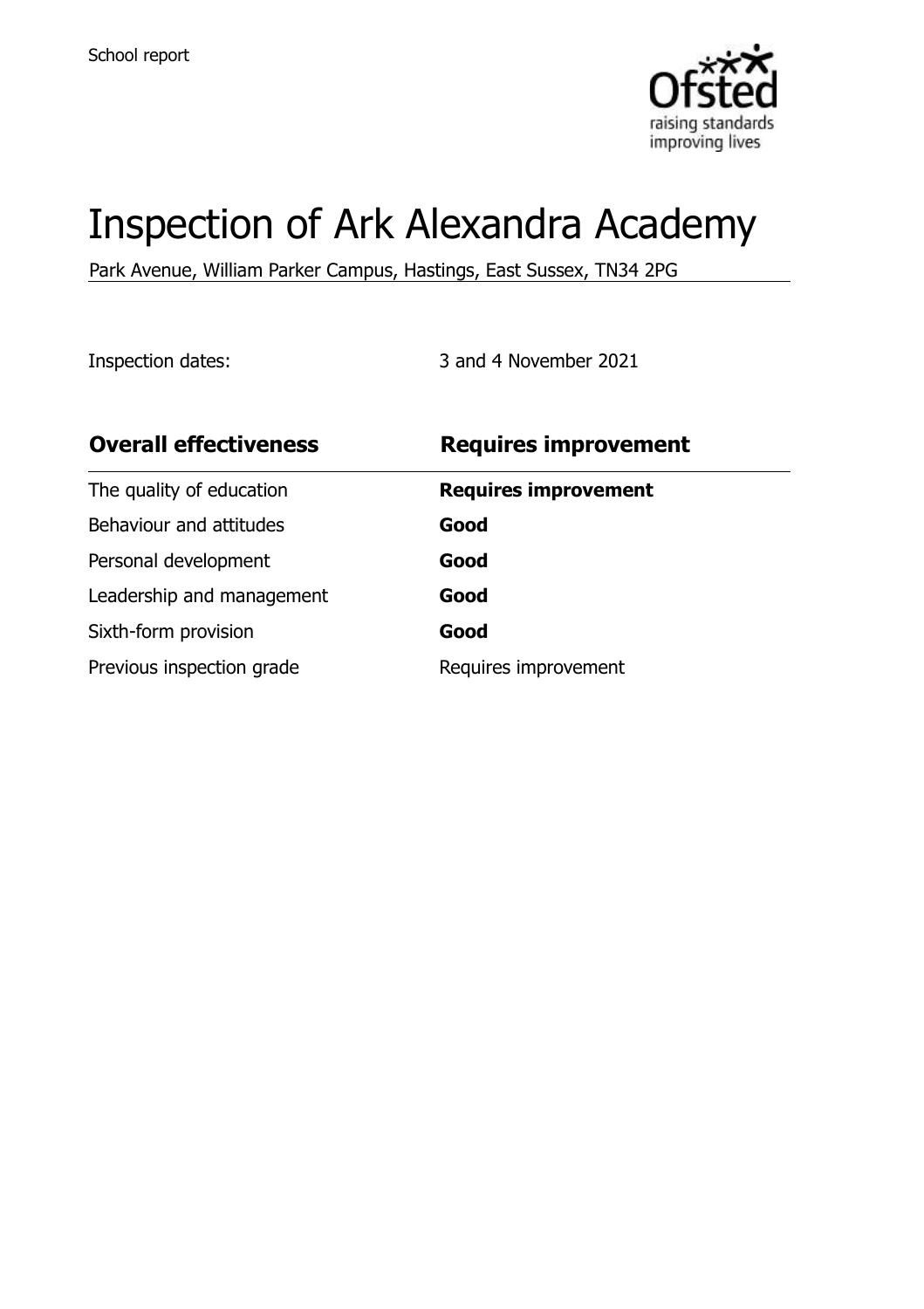

## **What is it like to attend this school?**

Pupils at Ark Alexandra Academy increasingly understand that learning is important. Teachers encourage them to believe that they can achieve well. Most pupils enjoy their learning and feel happy at school. Pupils with special educational needs and/or disabilities (SEND), however, do not currently have the right support to help them succeed.

Pupils are happy with the range of subjects that they have. Leaders recognise, however, that there is still more to do to widen choice. For instance, only Year 7 pupils have music on their timetable currently. Leaders have worked hard to ensure that sixth-form students have a wide choice of courses.

Overall, pupils behave well in the school. There is a calm and ordered atmosphere in lessons. At breaktimes, pupils enjoy socialising with each other. Most pupils feel safe and say that staff deal well with bullying. A few pupils think that adults could support them better.

Pupils and staff have had a great deal of upheaval following the merger, two years ago. The school is now growing in strength. As one parent commented, 'The improvement is noticeable and welcome. The new leadership has clearly taken the school forward.'

#### **What does the school do well and what does it need to do better?**

Leaders have made significant and rapid improvements to the content of the curriculum. Subject leads have looked carefully at their plans. They have sequenced the content correctly. This helps pupils to build up their knowledge successfully. Teachers are much clearer about what precisely they want their pupils to learn. They are also increasingly clear about what gaps pupils have in their learning. This thorough approach to assessment extends into the sixth form.

Staff have strong subject knowledge. This expertise informs and supports their delivery of the curriculum. Pupils trust in their teachers' competence. They learn in a focused and purposeful way. This clarity of approach is helping pupils to learn more and retain more. However, it is still at an early stage of development. Pupils are not yet consistently able to make connections to past learning. Sometimes they do not acquire a deep enough understanding of certain topics. This is especially true of less-able pupils and those with SEND. Students in the sixth form draw on previous learning more securely than pupils elsewhere in the school.

Overall, leaders are making sure the curriculum reflects the raised expectations they have of the pupils. They have reintroduced music. They have also increased time spent learning a modern foreign language at key stage 3. However, too few pupils choose to study a language at key stage 4.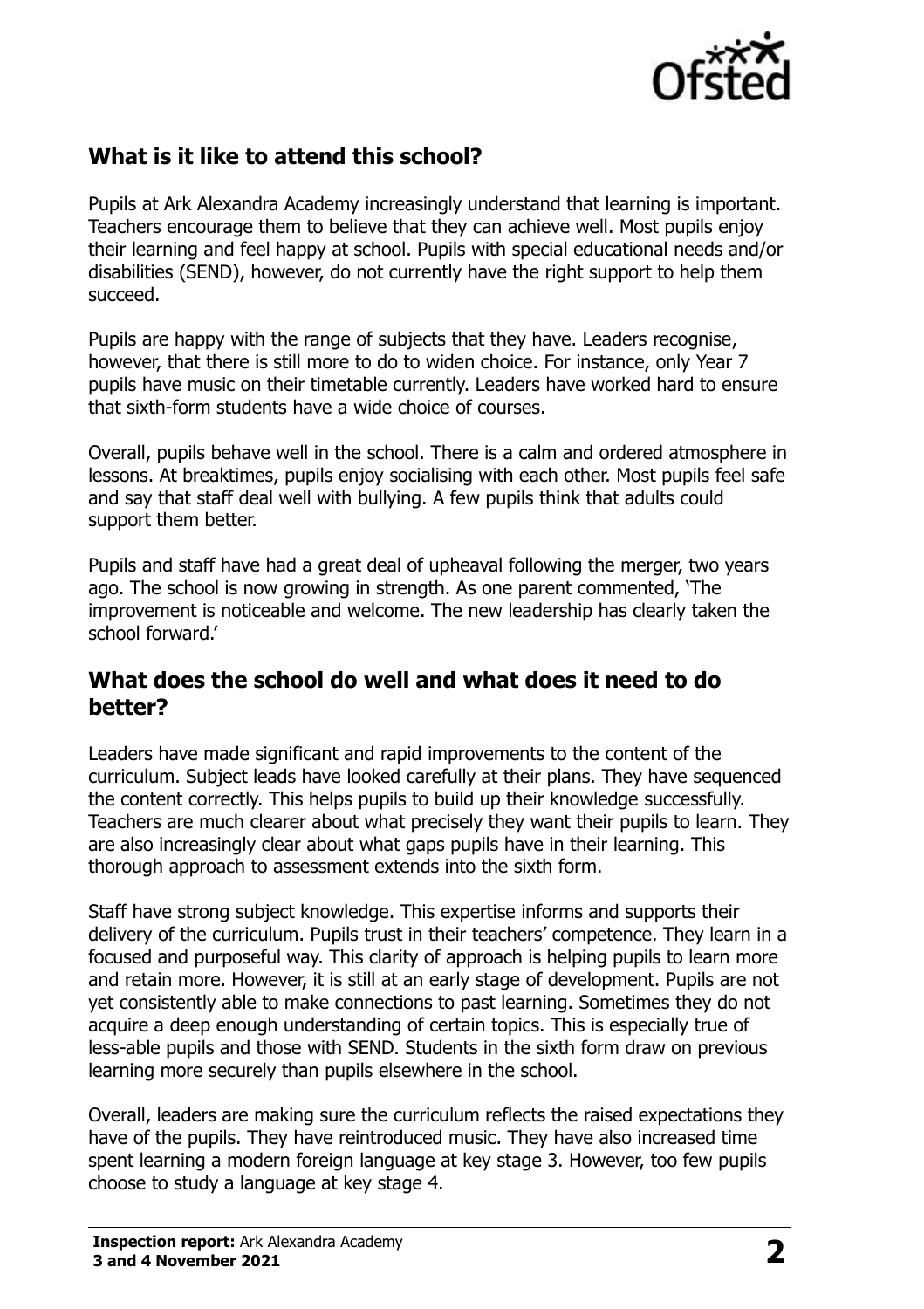

Leaders have made the development of reading in the school a top priority. A clear focus on helping the weakest readers began last year. However, the effects of the pandemic hampered the expected impact. Leaders have redoubled their efforts at the start of this year. They have devised a comprehensive strategy, invested in resources and delivered training to staff. The work on reading has not yet had time to take full effect. As a result, the impact on weaker readers' progress is still variable.

A further focus this year has been on how best to support pupils with SEND. Again, this initiative is still relatively recent. Leaders have a clear strategy for development. They understand that they need to do more to identify pupils' needs. Teachers do not always have the skills to adapt activities or support pupils with SEND to access the curriculum and learn more successfully.

Pupils' behaviour and attitudes have improved. Parents, pupils, staff and governors all agree that there has been a significant shift. Pupils behave well in class and respect their teachers. There is very little disruption to learning. Pupils respect the rules. Their attendance at school is improving.

The personal development of pupils has been a fundamental part of the school's work in recent times. Leaders have expanded the range of clubs and activities on offer. The school has recruited well to the Duke of Edinburgh's Award scheme and also to the Combined Cadet Force. Parents are very appreciative of the range of extra-curricular activities that are on offer. High numbers of disadvantaged pupils participate. The school makes sure that it meets the requirements of the Baker Clause, which requires schools to provide students in Years 8 to 13 with information about approved technical education qualifications and apprenticeships. It provides appropriate careers advice and guidance.

Staff are appreciative of the rapid improvements leaders have made at the school. They understand and support the headteacher's vision. Staff believe that leaders consider their well-being and workload carefully. The trust has invested in the school. It has provided support with both teacher and curriculum development.

# **Safeguarding**

The arrangements for safeguarding are effective.

Leaders at the school make sure there is a constant and clear focus on safeguarding. The safeguarding team works with the trust to regularly review safeguarding procedures. Leaders ensure that all staff are well trained. They check staff's understanding throughout the year. As a result, staff are vigilant and aware of risk. Leaders are proactive in adapting the curriculum according to need. They ensure there is appropriate coverage of key topics.

Governors and the trust carry out their safeguarding duties diligently. They are wellinformed and up to date with all relevant training. They check to make sure leaders carry out statutory safer recruitment procedures effectively.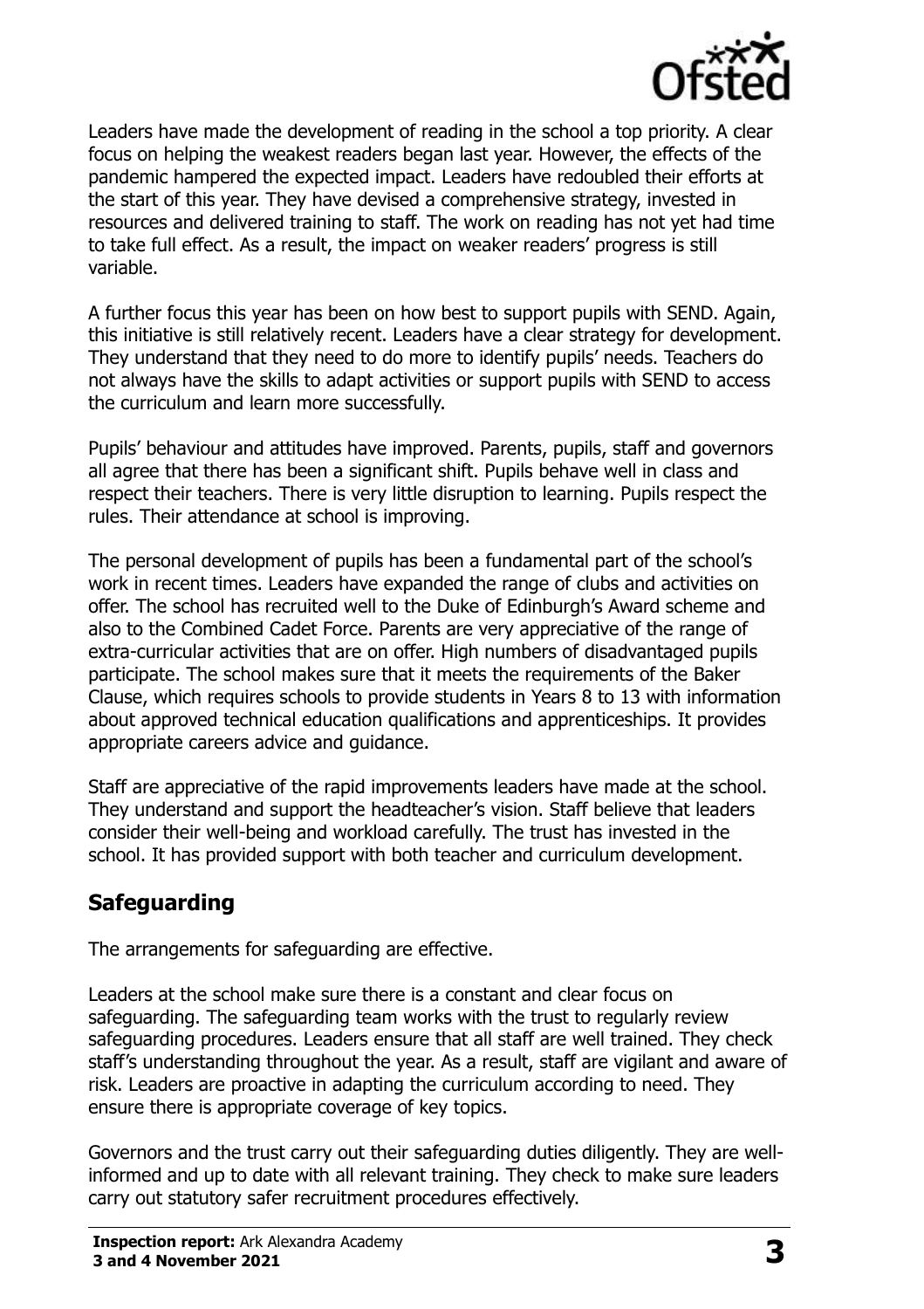

# **What does the school need to do to improve?**

#### **(Information for the school and appropriate authority)**

- $\blacksquare$  Leaders have not made sure that the curriculum is sufficiently well designed to meet the needs of all pupils. This is especially true for less-able pupils and for those with SEND. As a result, not all pupils learn as well as they might. Leaders now need to accelerate their plans to help teachers become expert in their delivery of the curriculum to these groups of pupils.
- Weaker readers' progress is variable. Too few of these pupils are gaining full reading fluency. This impairs their ability to access the curriculum successfully. Leaders need to push forward with their reading strategy to effectively support all pupils who need help with their reading fluency.
- Too few pupils learn a modern foreign language or music. This means that they do not have access to a fully broad curriculum. It also means that only a small minority of pupils take the English Baccalaureate range of subjects at key stage 4. Leaders should ensure that more pupils participate in the full range of subjects throughout key stages 3 and 4.

#### **How can I feed back my views?**

You can use [Ofsted Parent View](http://parentview.ofsted.gov.uk/) to give Ofsted your opinion on your child's school, or to find out what other parents and carers think. We use information from Ofsted Parent View when deciding which schools to inspect, when to inspect them and as part of their inspection.

The Department for Education has further quidance on how to complain about a school.

If you are the school and you are not happy with the inspection or the report, you can [complain to Ofsted.](http://www.gov.uk/complain-ofsted-report)

#### **Further information**

You can search for [published performance information](http://www.compare-school-performance.service.gov.uk/) about the school.

In the report, '[disadvantaged pupils](http://www.gov.uk/guidance/pupil-premium-information-for-schools-and-alternative-provision-settings)' refers to those pupils who attract government pupil premium funding: pupils claiming free school meals at any point in the last six years and pupils in care or who left care through adoption or another formal route.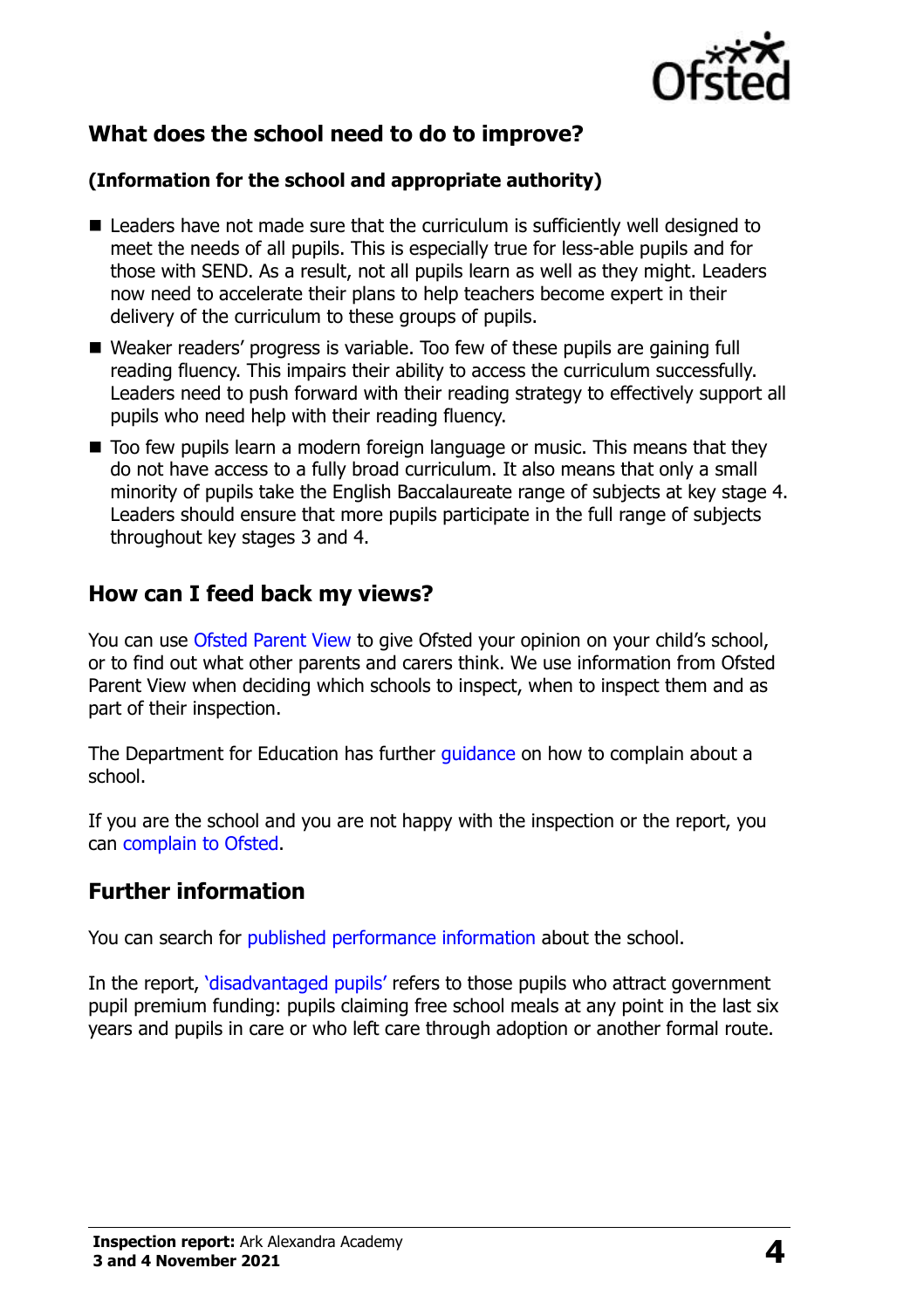

### **School details**

| Unique reference number                            | 139821                                                            |
|----------------------------------------------------|-------------------------------------------------------------------|
| <b>Local authority</b>                             | <b>East Sussex</b>                                                |
| <b>Inspection number</b>                           | 10200859                                                          |
| <b>Type of school</b>                              | Secondary comprehensive                                           |
| <b>School category</b>                             | Academy sponsor-led                                               |
| Age range of pupils                                | 11 to 18                                                          |
| <b>Gender of pupils</b>                            | Mixed                                                             |
| <b>Gender of pupils in sixth-form</b><br>provision | Mixed                                                             |
| Number of pupils on the school roll                | 1,393                                                             |
| Of which, number on roll in the<br>sixth form      | 140                                                               |
| <b>Appropriate authority</b>                       | Board of trustees                                                 |
| <b>Chair of trust</b>                              | <b>Paul Marshall</b>                                              |
| <b>Headteacher</b>                                 | <b>Liam Collins</b>                                               |
| Website                                            | http://arkalexandra.org/                                          |
| Date of previous inspection                        | 13 July 2021, under section 8 of the<br><b>Education Act 2005</b> |

#### **Information about this school**

- The headteacher took up his post in September 2020.
- Since the last section 5 inspection, the predecessor school, William Parker Academy, has merged with Helenswood Academy to become the mixed school Ark Alexandra Academy. The new school opened in September 2019.
- The Ark Academy Trust continues to be the sponsor of the new academy.
- The school currently uses a range of alternative provision.

#### **Information about this inspection**

The inspectors carried out this inspection under section 5 of the Education Act 2005.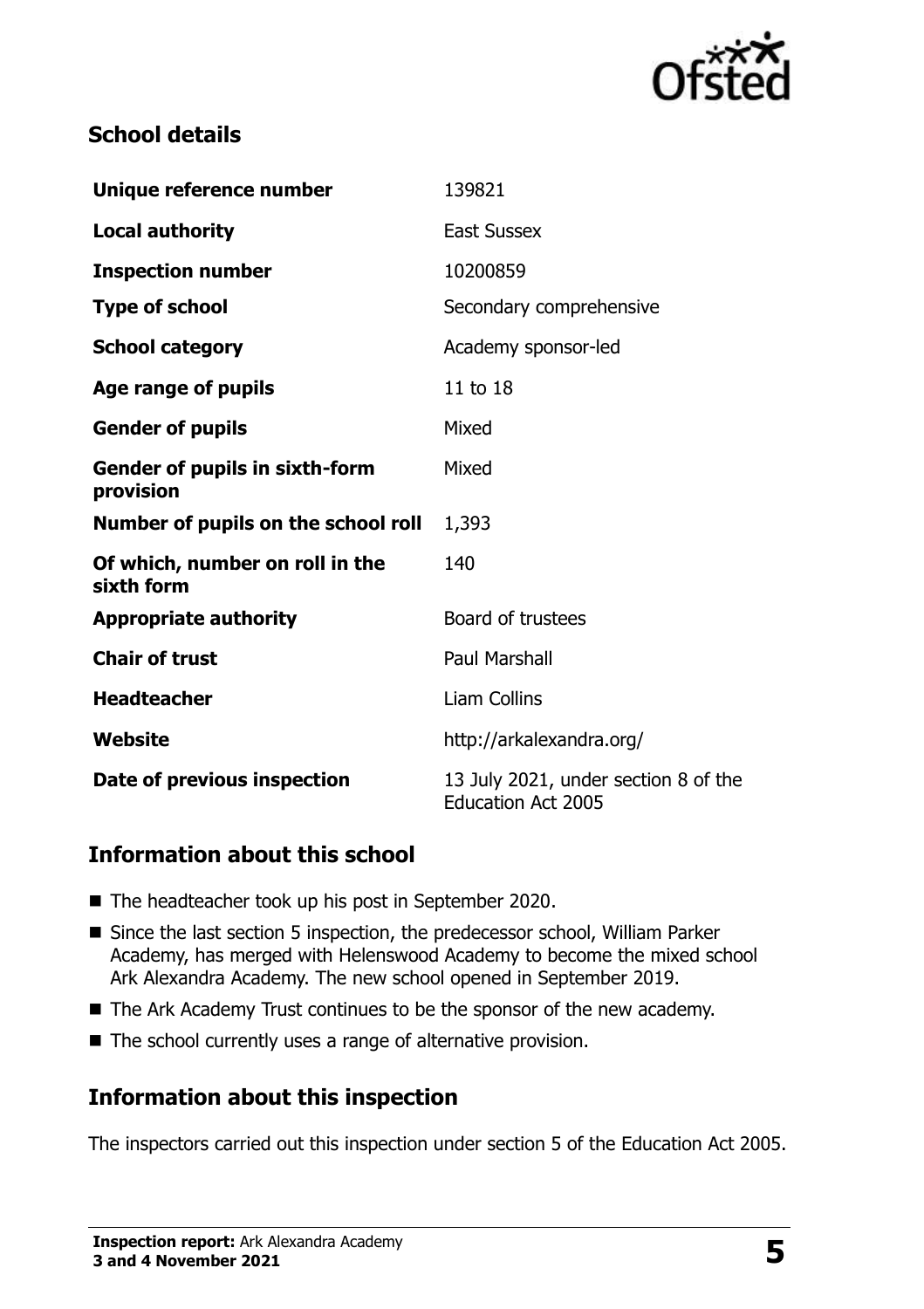

- This was the first routine inspection the school received since the COVID-19 pandemic began. Inspectors discussed the impact of the pandemic with school leaders and have taken that into account in their evaluation.
- Inspectors carried out deep dives in these subjects: English, mathematics, science, geography, history and design technology. For each deep dive, inspectors met with subject leaders, looked at curriculum plans, visited a sample of lessons, spoke with teachers, spoke to some pupils about their learning and looked at samples of pupils' work. Inspectors also reviewed curriculum plans.
- Inspectors reviewed the school's safeguarding arrangements. They looked at relevant documentation, staff recruitment checks and training. They also considered how well adults in the school act on emerging concerns about pupils' welfare.
- Meetings were held with leaders, trustees and governors, including the chair of governors, the trust's director of secondaries and the regional director.
- The team spoke with staff and pupils to gather their views. They considered 193 responses to Ofsted's online survey, Ofsted Parent View, including 79 free-texts. Inspectors also took account of 136 responses to the staff survey. There were 384 replies to the pupil survey, which were also considered by inspectors.

#### **Inspection team**

| Yasmin Maskatiya, lead inspector | Her Majesty's Inspector |
|----------------------------------|-------------------------|
| Scott Norman                     | <b>Ofsted Inspector</b> |
| <b>Stuart Edwards</b>            | <b>Ofsted Inspector</b> |
| <b>Richard Carlyle</b>           | Ofsted Inspector        |